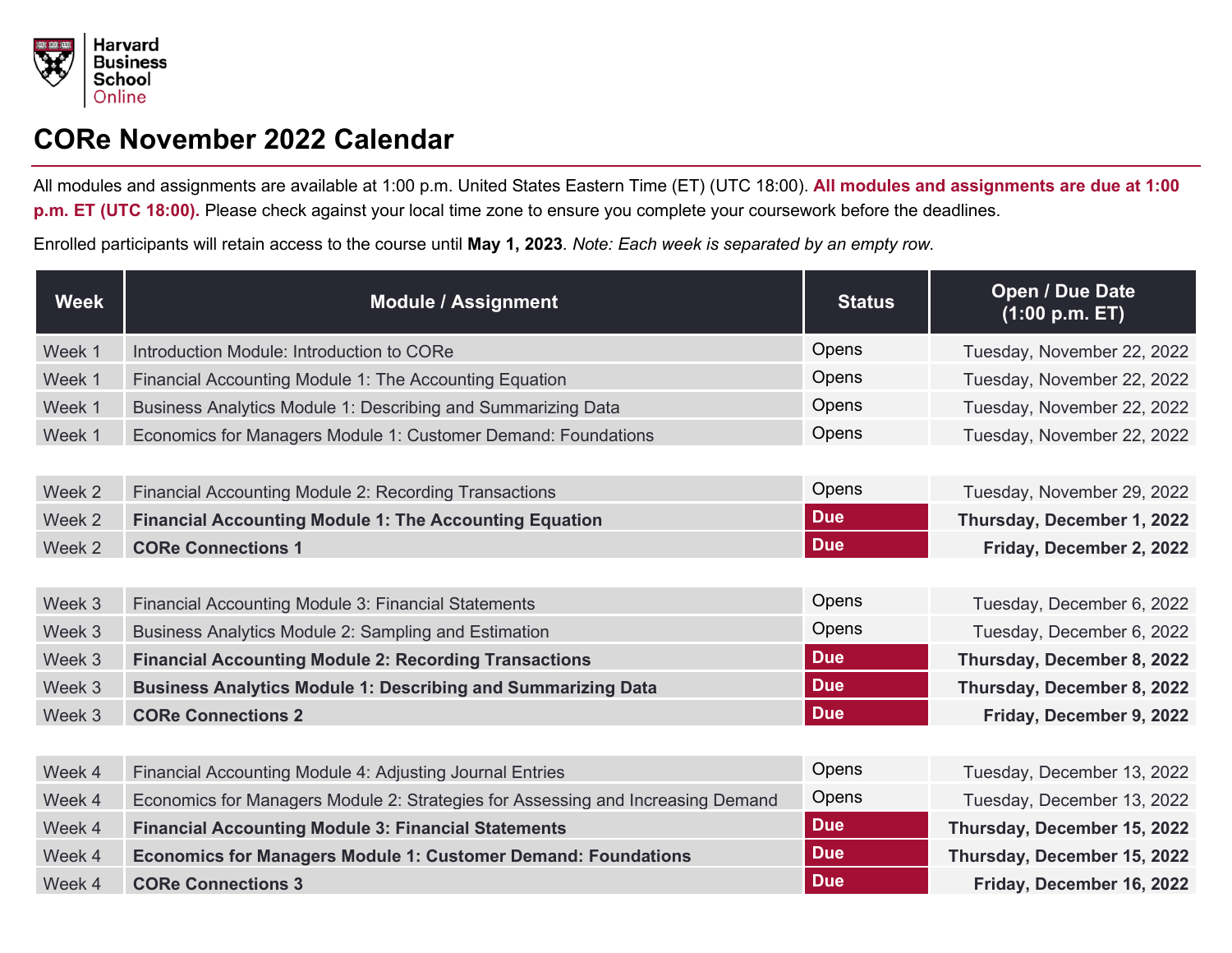| <b>Week</b> | <b>Module / Assignment</b>                                                                | <b>Status</b> | Open / Due Date<br>(1:00 p.m. ET)    |
|-------------|-------------------------------------------------------------------------------------------|---------------|--------------------------------------|
| Weeks 5-6   | WINTER BREAK: No new modules open or due                                                  |               | December 19, 2022 - January 02, 2023 |
|             |                                                                                           |               |                                      |
| Week 7      | <b>Business Analytics Module 3: Hypothesis Testing</b>                                    | Opens         | Tuesday, January 3, 2023             |
| Week 7      | Economics for Managers Module 3: Suppliers and Cost                                       | Opens         | Tuesday, January 3, 2023             |
| Week 7      | <b>Business Analytics Module 2: Sampling and Estimation</b>                               | <b>Due</b>    | Thursday, January 5, 2023            |
| Week 7      | Economics for Managers Module 2: Strategies for Assessing and Increasing<br><b>Demand</b> | <b>Due</b>    | Thursday, January 5, 2023            |
| Week 7      | <b>CORe Connections 4</b>                                                                 | <b>Due</b>    | Friday, January 6, 2023              |
|             |                                                                                           |               |                                      |
| Week 8      | Financial Accounting Module 5: The Statement of Cash Flows                                | Opens         | Tuesday, January 10, 2023            |
| Week 8      | <b>Financial Accounting Module 4: Adjusting Journal Entries</b>                           | <b>Due</b>    | Thursday, January 12, 2023           |
| Week 8      | <b>CORe Connections 5</b>                                                                 | <b>Due</b>    | Friday, January 13, 2023             |
|             |                                                                                           |               |                                      |
| Week 9      | Business Analytics Module 4: Single Variable Linear Regression                            | Opens         | Tuesday, January 17, 2023            |
| Week 9      | <b>Business Analytics Module 3: Hypothesis Testing</b>                                    | <b>Due</b>    | Thursday, January 19, 2023           |
| Week 9      | <b>CORe Connections 6</b>                                                                 | <b>Due</b>    | Friday, January 20, 2023             |
|             |                                                                                           |               |                                      |
| Week 10     | Financial Accounting Module 6: Analyzing Financial Statements                             | Opens         | Tuesday, January 24, 2023            |
| Week 10     | Economics for Managers Module 4: Markets                                                  | Opens         | Tuesday, January 24, 2023            |
| Week 10     | <b>Financial Accounting Module 5: The Statement of Cash Flows</b>                         | <b>Due</b>    | Thursday, January 26, 2023           |
| Week 10     | <b>Economics for Managers Module 3: Suppliers and Cost</b>                                | <b>Due</b>    | Thursday, January 26, 2023           |
| Week 10     | <b>CORe Connections 7</b>                                                                 | <b>Due</b>    | Friday, January 27, 2023             |
|             |                                                                                           |               |                                      |
| Week 11     | <b>Business Analytics Module 5: Multiple Regression</b>                                   | Opens         | Tuesday, January 31, 2023            |
| Week 11     | <b>Business Analytics Module 4: Single Variable Linear Regression</b>                     | <b>Due</b>    | Thursday, February 2, 2023           |
| Week 11     | <b>CORe Connections 8</b>                                                                 | <b>Due</b>    | Friday, February 3, 2023             |